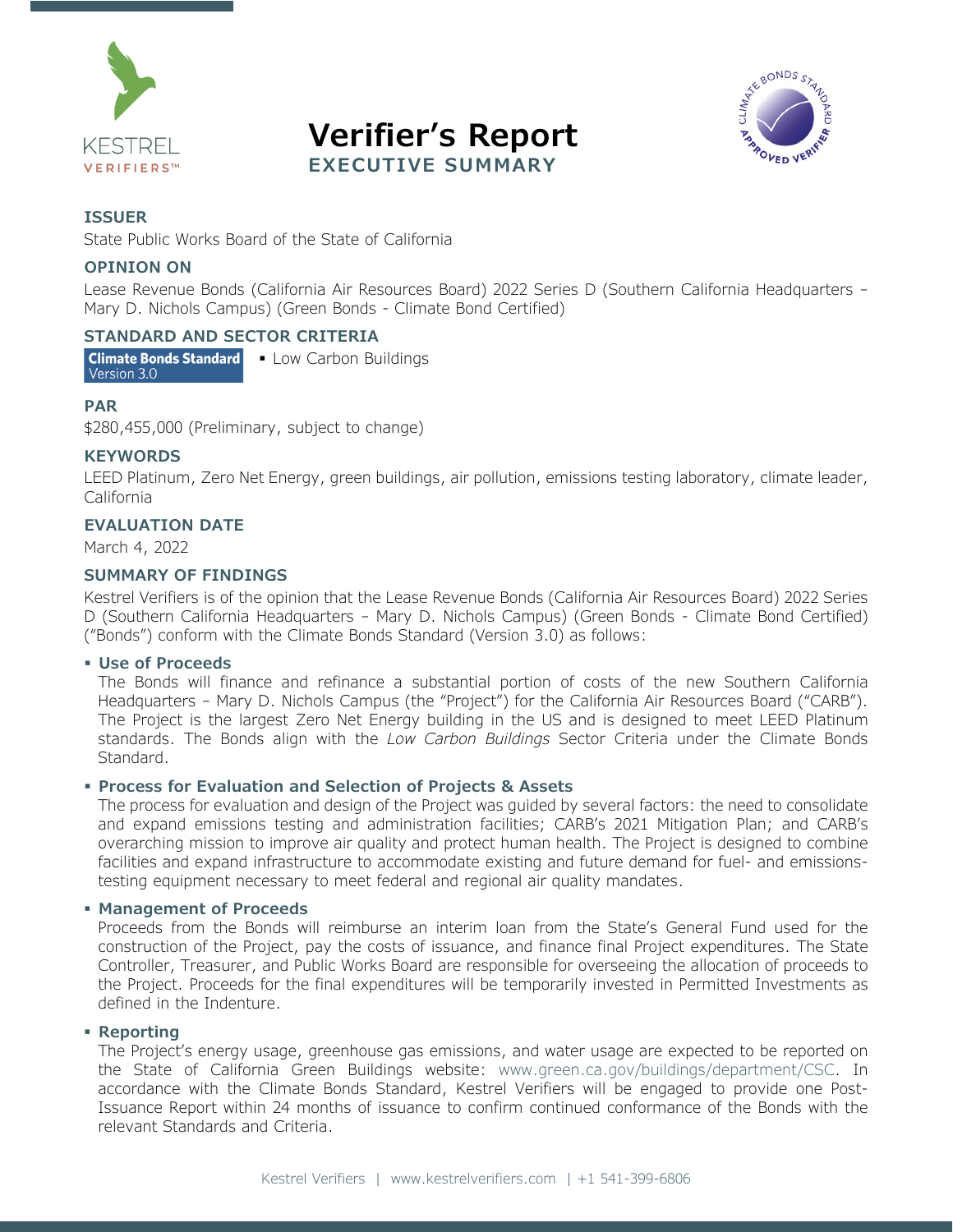#### **Impact and Alignment with United Nations Sustainable Development Goals**

By financing and refinancing the construction of a Zero Net Energy building designed to achieve LEED Platinum certification, which will support the efficient operation of the California Air Resources Board, the Bonds support and advance multiple UN SDGs, including Goals 7: *Affordable and Clean Energy*, 9: *Industry, Innovation and Infrastructure*, and 12: *Responsible Consumption and Production*.

#### **Assurance Conclusion**

Based on the Reasonable Assurance procedures we have conducted, in our opinion, the Bonds conform, in all material respects, with the Climate Bonds Standard (Version 3.0), and the bond-financed activities are aligned with the *Low Carbon Buildings* Sector Criteria.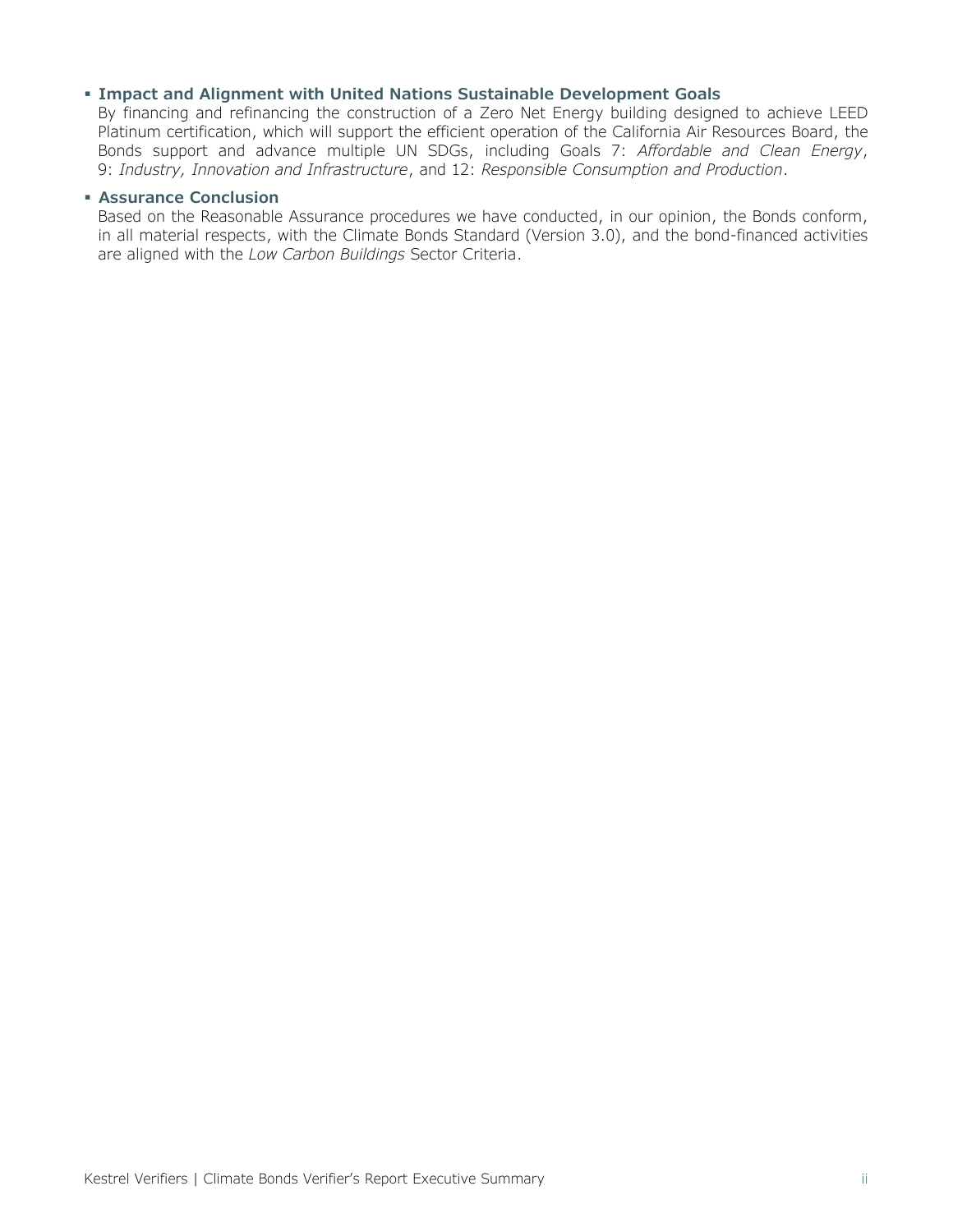

## **Verifier's Report**

| Legal Name of Issuer:     | State Public Works Board of the State of California                                                                                                                         |
|---------------------------|-----------------------------------------------------------------------------------------------------------------------------------------------------------------------------|
| <b>Issue Description:</b> | Lease Revenue Bonds (California Air Resources Board) 2022 Series D<br>(Southern California Headquarters - Mary D. Nichols Campus) (Green Bonds<br>- Climate Bond Certified) |
| Project:                  | California Air Resources Board Southern California Headquarters Project -<br>Mary D. Nichols Campus                                                                         |
| Standard:                 | Climate Bonds Standard (Version 3.0)                                                                                                                                        |
| <b>Sector Criteria:</b>   | Low Carbon Buildings                                                                                                                                                        |
| Keywords:                 | LEED Platinum, Zero Net Energy, green buildings, air pollution, emissions<br>testing laboratory, climate leader, California                                                 |
| Par:                      | \$280,455,000*                                                                                                                                                              |
| <b>Evaluation Date:</b>   | March 4, 2022                                                                                                                                                               |

\*Preliminary, subject to change

#### **CLIMATE BONDS DESIGNATION**

State Public Works Board of the State of California (the "Board") will issue its Lease Revenue Bonds (California Air Resources Board) 2022 Series D (Southern California Headquarters – Mary D. Nichols Campus) (Green Bonds - Climate Bond Certified) ("Bonds") to finance and refinance costs of the California Air Resources Board Southern California Headquarters – Mary D. Nichols Campus project ("Project").

This Verifier's Report reflects Kestrel Verifiers' view of the Board's projects and financing, allocation and oversight, and conformance of the Bonds with the Climate Bonds Standard (Version 3.0) and *Low Carbon Buildings* Sector Criteria. In our opinion, the Bonds are aligned with the internationally accepted Climate Bonds Standard (Version 3.0) and the *Low Carbon Buildings* Sector Criteria (Version 1.0).

#### **ABOUT THE CALIFORNIA AIR RESOURCES BOARD**

The California Air Resources Board ("CARB") is the state's lead agency for climate change mitigation programs in California, charged with protecting public health, welfare, and the environment from the harmful effects of air pollution. Run by a 16-member board composed of local air districts, public representatives, and air quality experts appointed by the governor of California, CARB sets statewide emissions requirements, records progress toward emission reduction goals, identifies high-risk pollutants, conducts air pollution research, and leads California's efforts to achieve carbon neutrality by 2045.

In Kestrel's view, with a mandate to collaborate at local, subnational, and international levels, CARB's biggest impact may be in its national and global leadership and pioneering of effective climate change solutions. CARB is instrumental in executing programs to advance California's commitment to address climate change and reduce greenhouse gas emissions through deep decarbonization and other methods. CARB has numerous programs related to health, transportation electrification, and environmental justice, and specifically in the area of climate change, CARB oversees the state's Cap-and-Trade Program, the Low Carbon Fuel Standard, and the California Climate Investments program. Additionally, CARB oversees the Ambient Air Monitoring Network which monitors air quality data from more than 250 air monitoring stations throughout the state to define the nature and severity of pollution. CARB partners with campuses of the University of California system and others to sponsor research in the causes, effects, and solutions to air pollution. The research informs CARB's emissions regulations and other programs.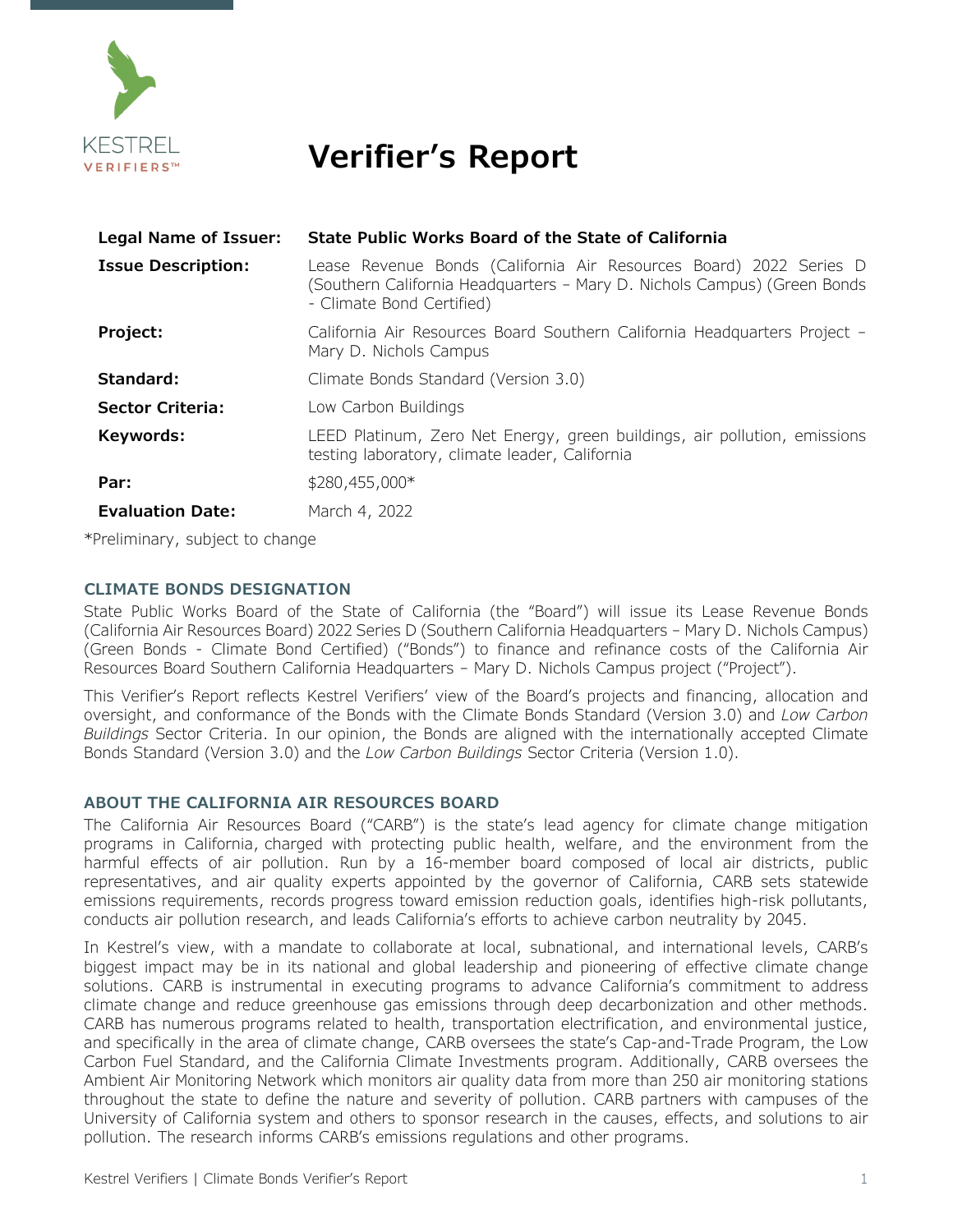CARB has numerous educational tools on air quality and climate change for students, teachers and parents, and maintains ongoing and robust public dialogue about actionable climate change solutions, environmental justice and investment priorities. AB  $32<sup>1</sup>$  $32<sup>1</sup>$  $32<sup>1</sup>$  required CARB to develop a Scoping Plan that describes how California will reduce greenhouse gas emissions to achieve carbon neutrality goals, and update the plan every five years. Since 2008, there have been two updates to the Scoping Plan, and public outreach for the 2022 update is currently underway. The Scoping Plans include suites of policies and recommended actions centered around regulations, incentives, and carbon pricing to help California achieve its greenhouse gas emission targets, in large part leveraging existing programs aimed at reducing air pollution.

#### **CONFORMANCE WITH CLIMATE BONDS STANDARD AND SECTOR CRITERIA**

Kestrel Verifiers has been engaged to provide an independent verification on alignment of the Bonds with the Climate Bonds Standard (Version 3.0) and Certification Scheme, and the *Low Carbon Buildings* Sector Criteria. The Climate Bonds Initiative (CBI) administers the Standard and Sector Criteria. Additionally, Kestrel Verifiers examined alignment of the Bonds with the United Nations Sustainable Development Goals ("UN SDGs").

Kestrel Verifiers is a Climate Bonds Initiative Approved Verifier. The Kestrel Verification Team included environmental scientists and financial professionals. We performed a Reasonable Assurance engagement to independently verify that the Bonds meet relevant criteria, in all material respects.

For this engagement, Kestrel Verifiers reviewed the Board's bond disclosure documentation, Green Bond Framework, disclosures and documentation on the allocation and uses of Bond proceeds, as well as relevant plans and alignment to the State's overarching climate objectives. We examined public and non-public information and interviewed members of the Board, DGS, CARB and other Project participants. Our goal was to understand the planned use of proceeds, procedures for managing proceeds, and plans and practices for reporting in sufficient detail to verify the Bonds.

#### **Relevant Climate Bonds Sector Criteria and Other Standards**

The 2022D Bonds align with the Climate Bonds Standard (Version 3.0) and *Low Carbon Buildings* Criteria (Version 1.0).

#### **Assurance Approach**

Kestrel Verifiers' responsibility was to conduct a Reasonable Assurance engagement to determine whether the Bonds meet, in all material respects, the requirements of the Climate Bonds Standard. Our Reasonable Assurance was conducted in accordance with the Climate Bonds Standard (Version 3.0) and the *International Standard on Assurance Engagements (ISAE) 3000: Assurance Engagements Other than Audits or Reviews of Historical Financial Information*. Information relating to this engagement and the Verifier's and Issuer's Responsibilities, and Independence and Quality Control are available in Appendix C.

Kestrel Verifiers has relied on information provided by the Board, DGS staff, CARB staff and other Project participants. There are inherent limitations in performing assurance, and fraud, error or non-compliance may occur and not be detected. Kestrel Verifiers is not responsible or liable for any opinions, findings or conclusions within the information provided by the Board, DGS staff, CARB staff and other Project participants that are incorrect. Our assurance is limited to the review of the Board's policies and procedures that are, in Kestrel's view, relevant to the key components of the Climate Bonds Standard (Version 3.0). The distribution and use of this verification report are at the sole discretion of the Board. Kestrel Verifiers does not accept or assume any responsibility for distribution to any other person or organization.

<span id="page-3-0"></span><sup>&</sup>lt;sup>1</sup> The passage of [AB 32, the California Global Warming Solutions Act of 2006,](https://leginfo.legislature.ca.gov/faces/billNavClient.xhtml?bill_id=200520060AB32) marked a watershed moment in California's history. By requiring in law a sharp reduction of greenhouse gas emissions, California set the stage for its transition to a sustainable, low-carbon future. AB 32 was the first program in the US to take a comprehensive, long-term approach to addressing climate change, and does so in a way that aims to improve the environment and natural resources while maintaining a robust economy. "AB 32 Global Warming Solutions Act of 2006," California Air Resources Board, September 2018, https://ww2.arb.ca.gov/resources/fact-sheets/ab-32-globalwarming-solutions-act-2006.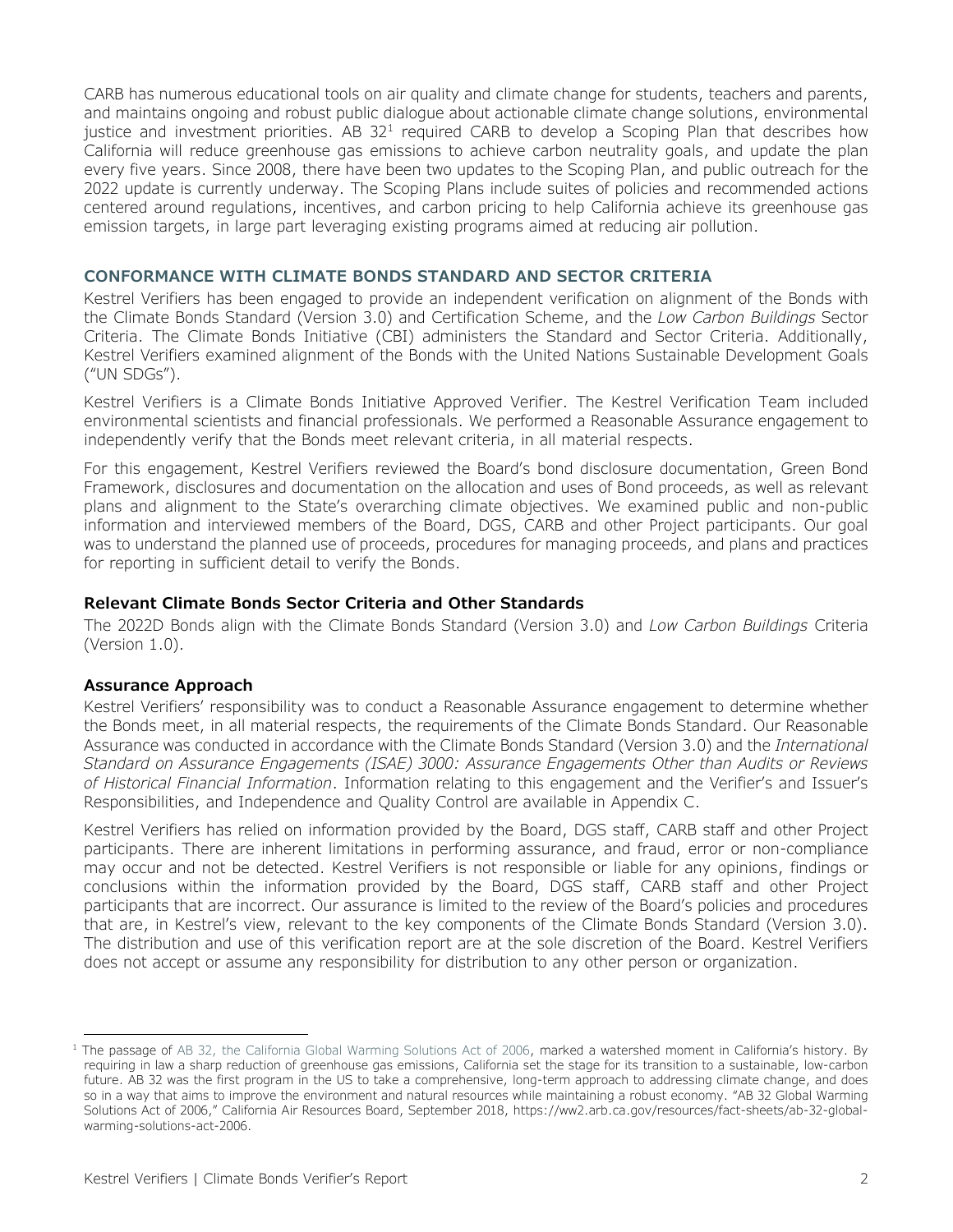#### **Use of Proceeds**

The Bond proceeds will finance and refinance a substantial portion of the costs of the new Southern California Headquarters – Mary D. Nichols Campus (the "Project") for the California Air Resources Board and pay costs of issuance. The building is expected to achieve a LEED Platinum certification and will be Zero Net Energy, meaning that the building will consume only as much energy as can be produced onsite through renewable resources over a given year, when accounted for at the energy generation source. The building is located in Riverside, California and is the largest Zero Net Energy building in the US with an on-site 3.75 MW solar array and a 1.5 MWh battery storage solution. Construction is substantially completed.

The facility's administrative and public space serves 460 employees and includes visitor reception, a conference space, education areas, and a 250-person public auditorium. State-of-the-art laboratories include dedicated test cells for heavy-duty vehicles, workspace for new testing methods to evaluate new technologies, and an advanced chemistry laboratory—making it one of the most advanced vehicle emissions testing and research facilities in the world.

The newly constructed building incorporates many features to minimize environmental impacts:

- Optimized energy performance
- 3.75 MW solar array
- 1.5 MWh battery storage
- Charging station infrastructure for up to 274 EV charging stations
- Chilled beam temperature management system
- Heat recovery chiller to reduce boiler energy use
- **Fully electric**
- **Water conservation fixtures**
- Water-efficient landscaping
- Rainwater management

Educational features within the facility are designed to share the green building practices with visitors and the public, with a goal to inform, stimulate and inspire visitors. An interactive dashboard in the lobby shares sustainable design information and real-time energy metrics. CARB also provides tours of the building and its testing laboratories to educate visitors about ongoing research and innovative aspects of design and construction of the facility.

Approximately [2](#page-4-0)5% of California's greenhouse gas emissions are from commercial and residential buildings.<sup>2</sup> By integrating on-site solar, optimized heating and cooling, and a fleet of electric vehicle charging stations into the Project, the Project is reducing emissions from the built environment.

The Bonds support CARB's work as an air pollution and emissions testing facility. CARB's research informs regulation of toxic pollution and greenhouse gas emissions—CARB has expanded the contaminants that can be practically and efficiently monitored from carbon monoxide, nitrogen oxides, and sulfur dioxide, to include pollutants such as hundreds of organic compounds, particulate matter, greenhouse gases, and other toxic air pollutants.

CARB is at the forefront of California's progressive vehicle emission and Clean Fuels regulations. Transportation accounts for approximately 50% of California's greenhouse gas emissions and 29% of emissions in the US.<sup>3,[4](#page-4-2)</sup> CARB's research in the new facility is integral to transforming the transportation sector to support zero emission vehicles, accelerating the transition to cleaner fuels, testing new technology, and implementing and enforcing air quality regulations. CARB is responsible for analyzing fuel samples for compliance with Clean Fuels regulation and identifying non-compliant vehicles. This is important work which serves as a model for clean fuel standards in other states. The new facility will allow CARB to test and research heavy-duty trucks and engines as part of the Sustainable Freight Initiative with goals to reduce freight and diesel particulate matter emissions.

<span id="page-4-0"></span><sup>&</sup>lt;sup>2</sup> "Building Decarbonization," California Air Resources Board, accessed February 22, 2022, https://ww2.arb.ca.gov/our-<br>work/programs/building-decarbonization.

<span id="page-4-1"></span><sup>&</sup>lt;sup>3</sup> "Transforming Transportation Fact Sheet," California Energy Commission, 2019, [https://www.energy.ca.gov/sites/default/files/2019-](https://www.energy.ca.gov/sites/default/files/2019-07/TRAN-TransformingTransportation_1.pdf) [07/TRAN-TransformingTransportation\\_1.pdf.](https://www.energy.ca.gov/sites/default/files/2019-07/TRAN-TransformingTransportation_1.pdf)

<span id="page-4-2"></span><sup>4</sup> "Sources of Greenhouse Gas Emissions," US Environmental Protection Agency, 2019, [https://www.epa.gov/ghgemissions/sources](https://www.epa.gov/ghgemissions/sources-greenhouse-gas-emissions)[greenhouse-gas-emissions.](https://www.epa.gov/ghgemissions/sources-greenhouse-gas-emissions)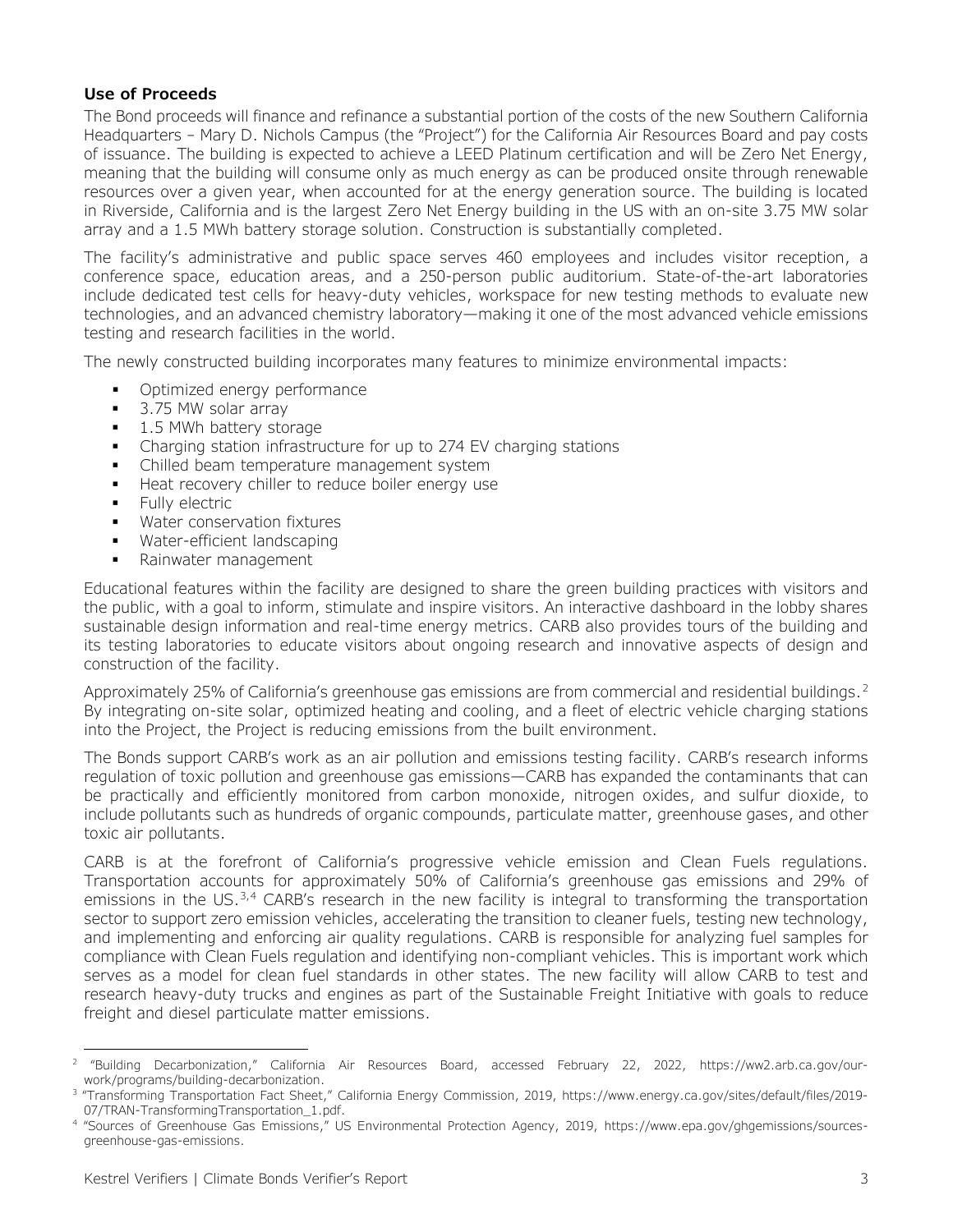#### Sector Criteria for Low Carbon Buildings (Version 1.0)

The Project aligns with the CBI *Low Carbon Buildings* Sector Criteria for Commercial Buildings through the Low Carbon Trajectory method. The mitigation component of the Criteria varies for commercial and residential buildings and depends on the maturity of the bonds. Under the Low Carbon Trajectory method, an issuer must demonstrate the alignment of a building's carbon intensity (kg  $CO<sub>2</sub>e/m<sup>2</sup>$ ) with a trajectory to zero emissions in 2050. Under the method, performance targets are set by CBI based on a city's baseline performance (the top 15% of the market), the year of issuance, and the term of the bond. The carbon intensity target for a commercial building in the City of Los Angeles financed by bonds maturing in 2047 is  $8.11 \text{ kg CO}_2$ e/m<sup>2</sup>.

The Project's large solar arrays and energy efficient design minimize emissions. The operational emissions for the first year of operation are projected to be 6.85 kg  $CO<sub>2</sub>e/m<sup>2</sup>$ , meeting the target threshold set by CBI for commercial buildings in Los Angeles, California. CARB also intends to implement a transportation demand management program to decrease vehicle miles traveled in order to further reduce greenhouse gas emissions.

#### Climate Risk and Transition Alignment $5$

Mitigation of transition risk requires planning for the necessary structural changes to address climate change and the transition to a low-carbon economy, with recognition of the risks associated with inaction. CARB is facilitating the climate transition through its research, and leading by example with a strong commitment to low carbon buildings. By constructing a state-of-the-art Zero Net Energy building with renewables and battery storage, CARB is directly advancing deep decarbonization goals and improving its ability to conduct research and testing to achieve critical climate action and air quality goals.

The Project aligns with the *just transition,* characterized by the equitable inclusion and accommodation of all individuals, with a special focus on disadvantaged groups who may be directly or indirectly affected by the structural changes necessary for the transition to a low-carbon economy. A project that aligns with the *just transition* works to balance a sustainable society, environment and economy and will consider the intersections of racial, socioeconomic, religious, cultural, intergenerational or environmental justice. The Project supports the just transition by prioritizing design and construction of the Project with minimal environmental impacts and, in turn, minimal negative impacts on human health. The Project also supports the mission of CARB to improve air quality and protect human health. Over 90% of Californians are exposed to unhealthy levels of at least one air pollutant in any given year.<sup>[6](#page-5-1)</sup> In Kestrel's opinion, CARB's research and programs are integral to identifying and directly addressing air pollution burden disparities in California.<sup>[7](#page-5-2)</sup>

#### **Process for Project Evaluation and Selection**

The process for evaluation and design of the Project was guided by several factors, including: the need for consolidating and expanding emissions testing and administration facilities; CARB's *2021 Mitigation Plan;* and CARB's overarching mission to improve air quality and protect human health.

The existing vehicle and engine emissions laboratory, The Haagen-Smit Laboratory was opened in 1971 and was originally designed to support 40 staff. The Laboratory has expanded to five separate buildings and a testing facility associated with the Los Angeles County Metropolitan Transit Authority. The Project is designed to consolidate CARB's facilities and expand infrastructure to accommodate existing and future demand for fuel- and emissions-testing equipment necessary to meet federal and regional air quality mandates.

<span id="page-5-0"></span><sup>&</sup>lt;sup>5</sup> Climate change poses significant systemic risks to US financial systems and municipal issuers. These risks may broadly be divided into physical risk, transition risk and societal risk. Physical risk includes effects of climate change on physical assets, such as extreme weather events and sea level rise. Transition risk includes market and technology risks, reputational risks, policy risks and legal risks. Societal risk includes risk to stable democracies, risk to civil liberties and human rights, risk to labor supply, and risk to public health. Mitigation of transition risk requires planning for the necessary structural changes to address climate change and societal inequity with recognition of the risks associated with inaction. We refer to this as the just transition to a decarbonized economy, or the just transition.

<span id="page-5-1"></span><sup>6</sup> "Common Air Pollutants," California Air Resources Board, accessed February 25, 2022, [https://ww2.arb.ca.gov/resources/common](https://ww2.arb.ca.gov/resources/common-air-pollutants)[air-pollutants.](https://ww2.arb.ca.gov/resources/common-air-pollutants)

<span id="page-5-2"></span><sup>7</sup> "Research on Health Effects of Air Pollution," California Air Resources Board, accessed February 25, 2022, https://ww2.arb.ca.gov/research/research-health-effects-air-pollution.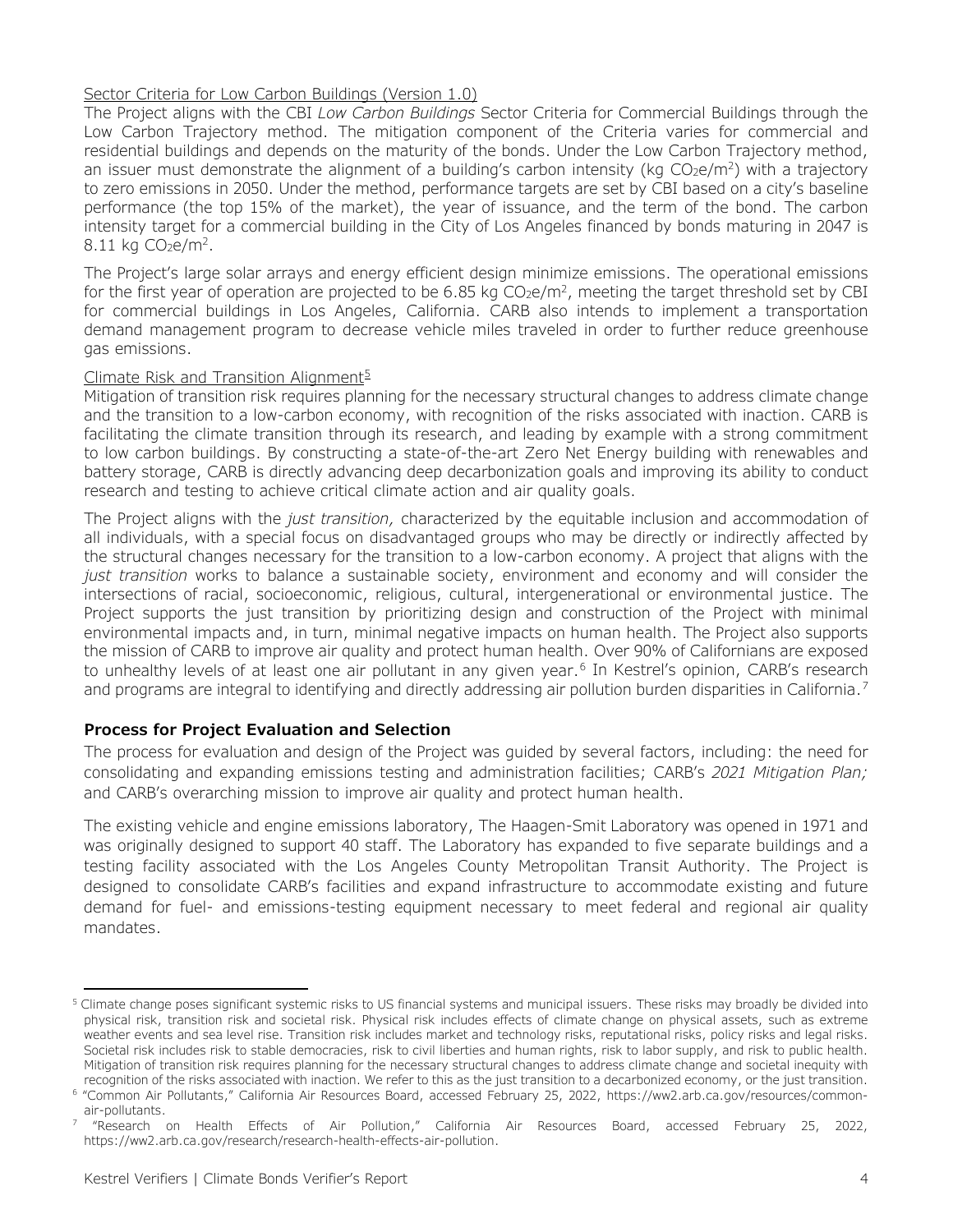After the need for a new facility was identified, CARB made the commitment to achieve a zero net increase in greenhouse gas emissions for the construction and operation of the new facility and adopted the *2021 Mitigation Plan: Report to Achieve Zero Net Carbon Emissions and Reduce Vehicle Miles Traveled ("Mitigation Plan").* The *Mitigation Plan* outlines the pathways for the building to achieve Zero Net Energy, including design features and the local mitigation program which will reduce vehicle miles traveled and transportationrelated emissions. The Project also aligns with the goals of CARB's Building Decarbonization Program that aims to expand zero emission construction to achieve long-term carbon neutrality goals.

The Project is directly advancing CARB's mission to *promote and protect public health, welfare, and ecological resources through effective reduction of air pollutants while recognizing and considering effects on the economy.* CARB has been a leader in climate action and air pollution control in California for decades, and the innovative design of the Southern California Headquarters building is an exemplary demonstration of this continued leadership. The new facility exceeds minimum green building requirements in California, fulfills the need for a consolidated and updated facility, and advances CARB's purpose to advance decarbonization goals and improve air quality.

#### **Management of Proceeds**

Proceeds from the Bonds will: reimburse an interim loan from the State's General Fund that was used for a substantial portion of design and construction costs, pay costs of issuance, and finance remaining Project costs. The State Controller, Treasurer, and the Board are responsible for overseeing the allocation of bond proceeds. Upon issuance of the Bonds, the majority of proceeds will be used to pay off the outstanding General Fund loan. The remaining portion will be used for additional Project expenditures. These proceeds will be temporarily held in Permitted Investments as defined in the Indenture and managed by the State Treasurer through the Pooled Money Investment Account. Permitted Investments include conservative instruments such as highly rated commercial paper, bonds or obligations of the US federal government or agencies, and money market funds.

#### **Reporting**

So long as the Bonds are outstanding, the State Treasurer, on behalf of the Board, is to provide annually, in an "Annual Report" to be filed with the Municipal Securities Rulemaking Board ("MSRB"), certain financial information and operating data relating to the State of California, including any information from the Board and DGS requested by the State Treasurer in connection with the Annual Report.

The State Treasurer, on behalf of the Board, will also provide the MSRB reports in the event of certain listed events, as set forth in the continuing disclosure undertaking relating to the Bonds. This reporting will be done on the Electronic Municipal Market Access ("EMMA") system operated by the MSRB.

The Board intends to voluntarily prepare a one-time report confirming the receipt of the LEED Platinum certification for the Project. This report is expected to be posted on EMMA. Energy use, greenhouse gas emissions, and water usage of the Project is expected to be reported on the State of California Green Buildings website: [www.green.ca.gov/buildings/department/CSC,](http://www.green.ca.gov/buildings/department/CSC) as required by the Green Building Action Plan for Implementation of Executive Order B-1[8](#page-6-0)-12.<sup>8</sup>

In accordance with the Climate Bonds Standard, Kestrel Verifiers will provide one Post-Issuance Report within 24 months of issuance of the 2022D Bonds to confirm continued conformance of the Bonds with the relevant Standards and Criteria.

#### **IMPACT AND ALIGNMENT WITH UN SDGS**

By financing the largest Zero-Net Energy building in the United States, which supports the efficient operations of CARB, the Bonds address UN SDGs 7, 9, and 12. By financing the design and construction of a low-carbon building and incorporating a large solar array, the Bonds align with Targets 7.2 and 7.3. Integration of innovative heating and cooling systems and battery storage supports Target 9.4. Improving

<span id="page-6-0"></span><sup>&</sup>lt;sup>8</sup> Green Building Action Plan - For Implementation of Executive Order B-18-12, 2012, https://www.ca.gov/archive/gov39/wpcontent/uploads/2017/09/Green\_Building\_Action\_Plan\_B.18.12.pdf.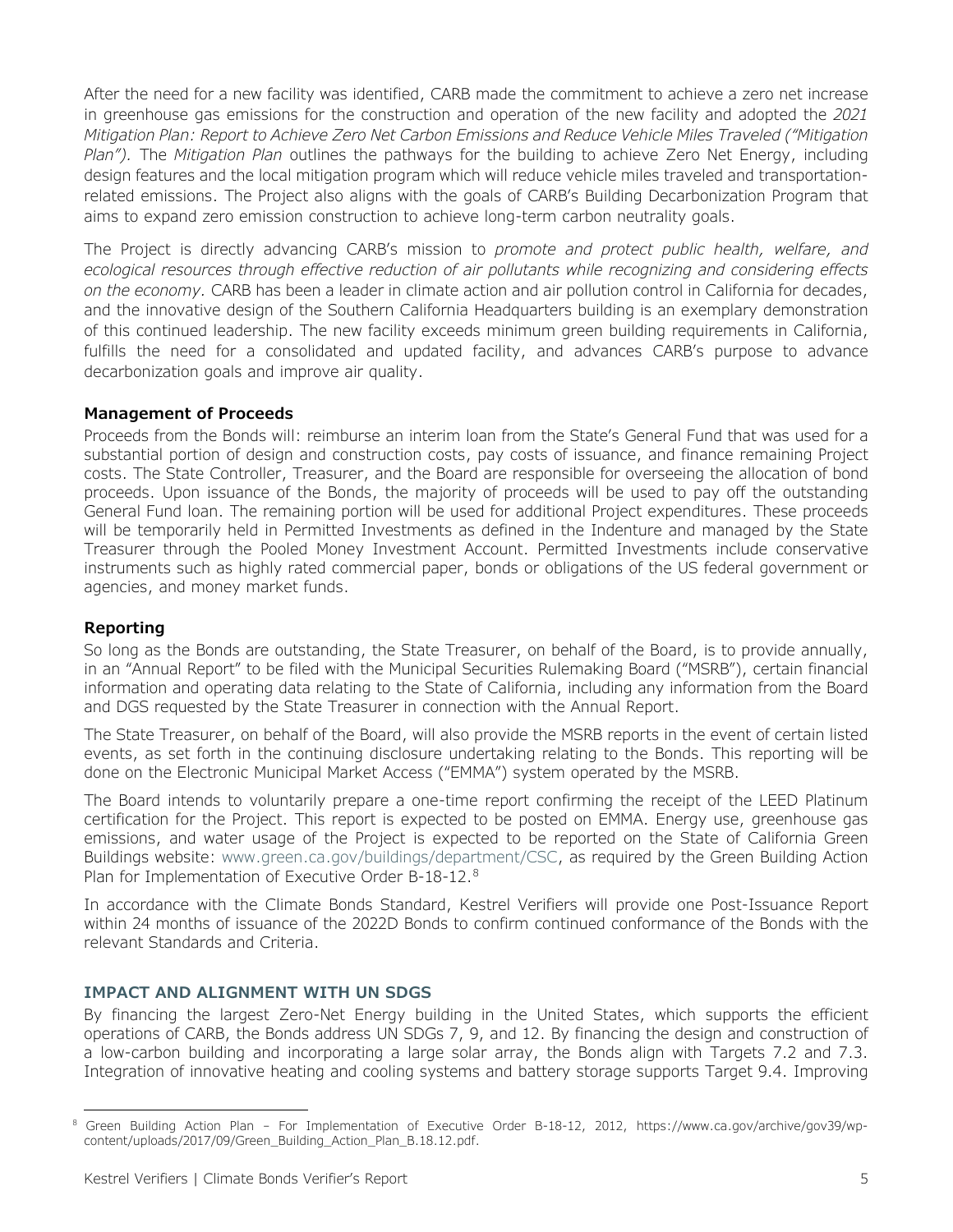efficiency of operations for an entity with a primary purpose of mitigating air pollutants and protecting public health through testing and research facilities, advances Target 12.2.

Full text of the Targets for Goals 7, 9 and 12 is available in Appendix A, with additional information available on the United Nations website: [www.un.org/sustainabledevelopment](http://www.un.org/sustainabledevelopment/)

## **SUSTAINABLE GALS**

| AFFORDABLE AND<br>CLEAN ENERGY                      | Affordable and Clean Energy (Targets 7.2, 7.3)<br>Possible Indicators<br>• Reduced greenhouse gas emissions as a result of energy efficiency features                                          |
|-----------------------------------------------------|------------------------------------------------------------------------------------------------------------------------------------------------------------------------------------------------|
| <b>9 INDUSTRY, INNOVATION</b>                       | Industry, Innovation and Infrastructure (Target 9.4)<br>Possible Indicators<br>• Increased resource-use efficiency above baseline (energy, water)                                              |
| <b>RESPONSIBLE</b><br>CONSUMPTION<br>AND PRODUCTION | Responsible Consumption and Production (Target 12.2)<br>Possible Indicators<br>• Improved energy efficiency<br>• Improved operational efficiency in California Air Resources Board departments |

#### **ASSURANCE STATEMENT AND CONCLUSIONS**

Based on the Reasonable Assurance procedures we have conducted, in our opinion, the Bonds conform, in all material respects, with the current Climate Bonds Standard, and the bond-financed activities are completely aligned with the *Low Carbon Buildings* Sector Criteria. Construction of the largest Zero Net Energy building in the US demonstrates the California Air Resources Board's forward-thinking leadership in climate action. The Project incorporates innovative features to reduce environmental impacts and includes an air pollution and emissions testing facilities that are critical to the transition to a decarbonized economy.

Sincerely,

aprel board

April Strid, Lead Verifier Kestrel Verifiers Hood River, Oregon, United States March 4, 2022

© 2022 Kestrel 360, Inc.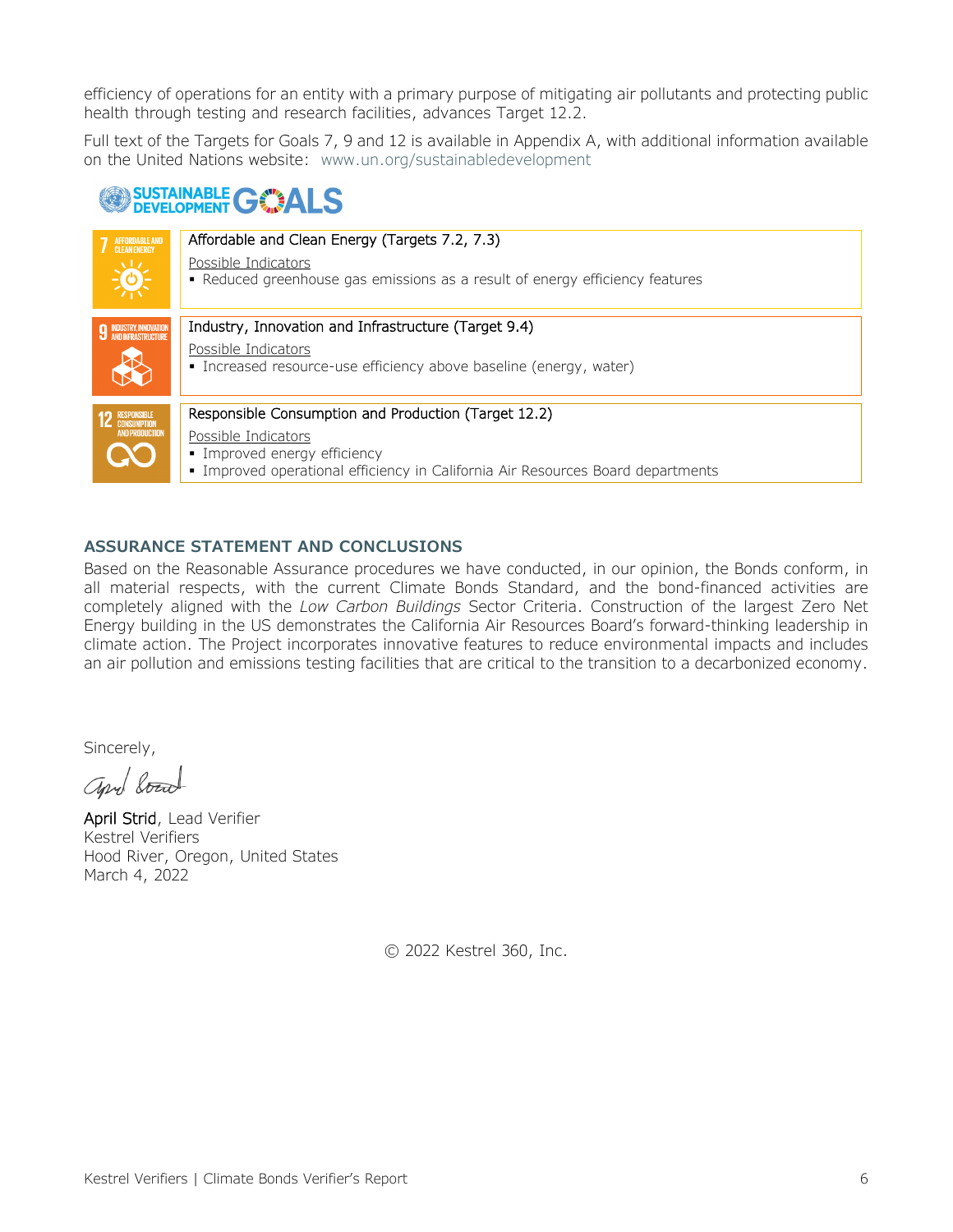#### **ABOUT KESTREL VERIFIERS**



For over 20 years Kestrel has been a trusted consultant in sustainable finance. Kestrel Verifiers, a division of Kestrel 360, Inc. is a Climate Bonds Initiative Approved Verifier qualified to verify transactions in all asset classes worldwide. Kestrel is a US-based certified Women's Business Enterprise. For more information, visit [kestrelverifiers.com.](https://kestrelverifiers.com/)

**VERIFIERS™** 

For inquiries about our green and social bond services, contact:

**Melissa Winkler, Senior Vice President** [melissa.winkler@kestrelverifiers.com](mailto:melissa.winkler@kestrelverifiers.com) +1 720-384-4791



### Verification Team

- **Monica Reid, CEO**
- April Strid, Lead ESG Analyst
- Melissa Audrey, Senior ESG Analyst
- **Jordynn Paz, ESG Analyst**

#### **DISCLAIMER**

This Verifier's Report ("Opinion") aims to explain how and why the discussed financing meets the CBI Climate Bonds Standard based on the information which was available to us during the time of this engagement (February - March 2022) only. By providing this Opinion, Kestrel Verifiers is not certifying the materiality of the projects financed by the Climate Bonds. It was beyond Kestrel Verifiers' scope of work to review for regulatory compliance and no surveys or site visits were conducted. Furthermore, we are not responsible for surveillance on the project or use of proceeds. Kestrel Verifiers relied on information provided by the Board and publicly available information. The Opinion delivered by Kestrel Verifiers does not address financial performance of the Climate Bonds or the effectiveness of allocation of its proceeds. This Opinion does not make any assessment of the creditworthiness of the Board, or its ability to pay principal and interest when due. This is not a recommendation to buy, sell or hold the Bonds. Kestrel Verifiers is not liable for consequences when third parties use this Opinion either to make investment decisions or to undertake any other business transactions. This Opinion may not be altered without the written consent of Kestrel Verifiers. Kestrel Verifiers reserves the right to revoke or withdraw this Opinion at any time. Kestrel Verifiers certifies that there is no affiliation, involvement, financial or non-financial interest in the Board or the projects discussed. We are 100% independent. Language in the offering disclosure supersedes any language included in this Verifier's Report.

Use of the United Nations Sustainable Development Goal (SDG) logo and icons does not imply United Nations endorsement of the products, services or bond-financed activities. The logo and icons are not being used for promotion or financial gain. Rather, use of the logo and icons is primarily illustrative, to communicate SDG-related activities.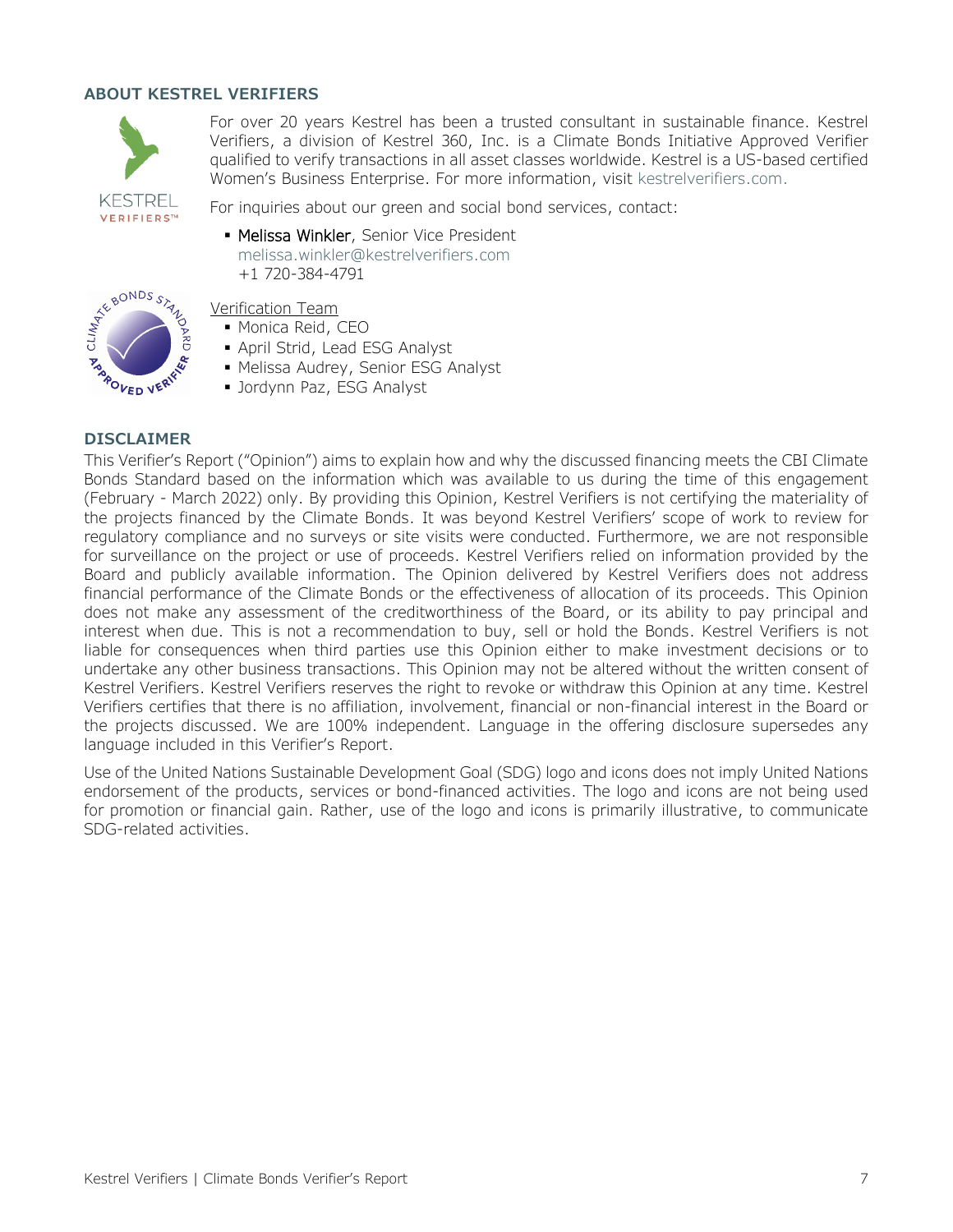

**Appendix A.**<br>UN SDG TARGET DEFINITIONS

#### **Target 7.2**

By 2030, increase substantially the share of renewable energy in the global energy mix

#### **Target 7.3**

By 2030, double the global rate of improvement in energy efficiency

#### **Target 9.4**

By 2030, upgrade infrastructure and retrofit industries to make them sustainable, with increased resourceuse efficiency and greater adoption of clean and environmentally sound technologies and industrial processes, with all countries taking action in accordance with their respective capabilities

#### **Target 12.2**

By 2030, achieve the sustainable management and efficient use of natural resources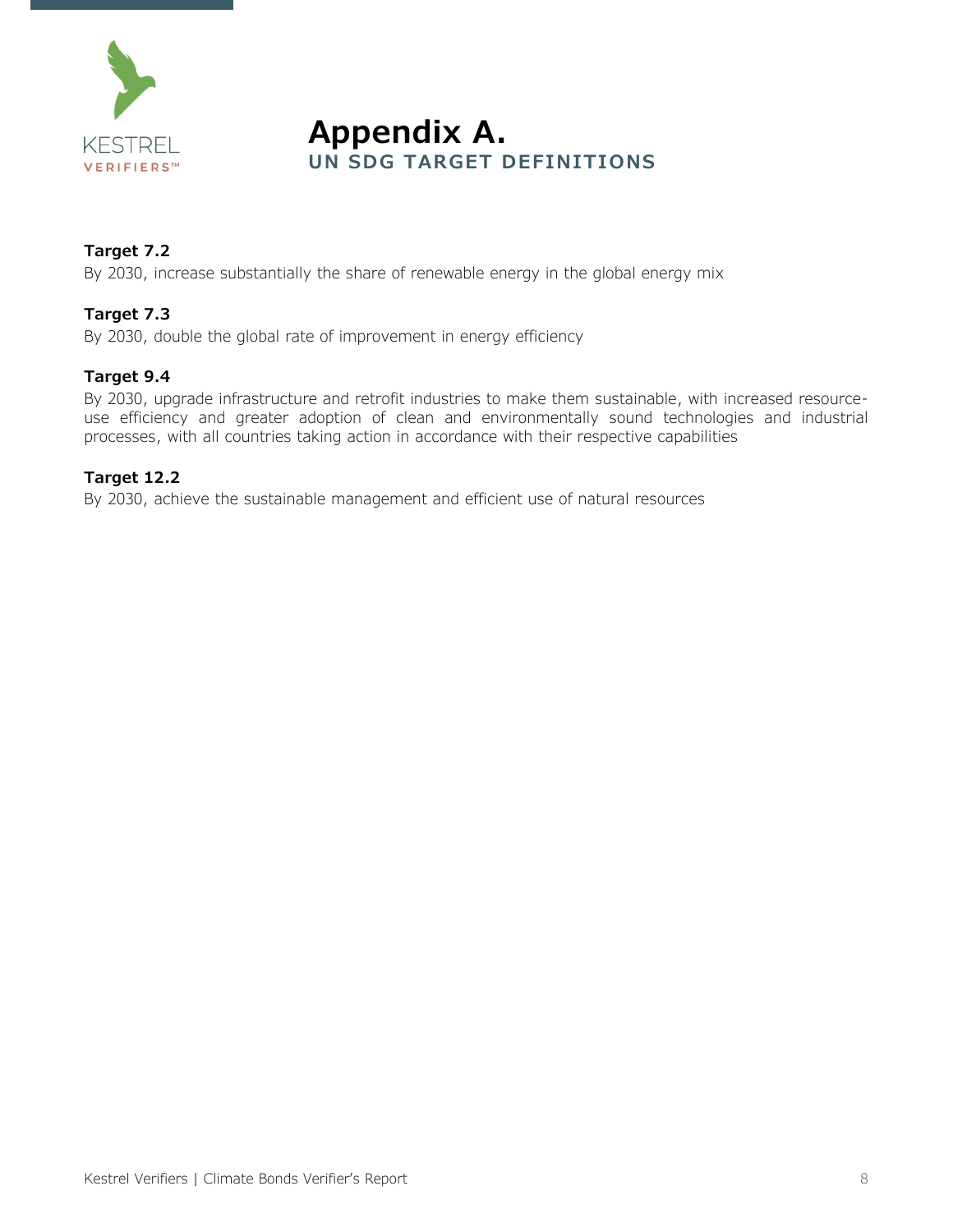

**Appendix B.**<br>ASSURANCE PROCEDURES

| <b>REQUIREMENT</b>                              |                                                           | <b>ASSURANCE PROCEDURES</b>                                                                                                                                                                                                                                                                                                           |  |  |
|-------------------------------------------------|-----------------------------------------------------------|---------------------------------------------------------------------------------------------------------------------------------------------------------------------------------------------------------------------------------------------------------------------------------------------------------------------------------------|--|--|
| 1. Use of Proceeds                              |                                                           |                                                                                                                                                                                                                                                                                                                                       |  |  |
| 1.1                                             | Project Documentation                                     | Review documentation of the Nominated Projects assessed as likely to be<br>Eligible Projects, and list of Nominated Projects that Issuer will keep up-to-<br>date during the term of the bond.                                                                                                                                        |  |  |
| 1.2                                             | Valuation                                                 | Review net proceeds of the bond to ensure they are not greater than the value<br>of the project.                                                                                                                                                                                                                                      |  |  |
| 1.3                                             | Multiple Nominations for<br>Certified Debt<br>Instruments | Review Nominated Projects for previous nominations to other Certified Climate<br>Debt Instruments, green bonds, or other designated instruments.                                                                                                                                                                                      |  |  |
| 1.3.1                                           | Nominations to Other<br>Debt Instruments                  | Review Nominated Projects to determine whether certain portions are being<br>financed by separately designated Certified Debt Instruments.                                                                                                                                                                                            |  |  |
| 1.3.2                                           | Refunding Existing<br>Certified Climate Debt              | Review and confirm whether Nominated Projects have been refinanced by other<br>Certified Debt Instruments or bonds under assessment will refinance existing<br>Certified Debt Instruments.                                                                                                                                            |  |  |
| 2. Process for Project Evaluation and Selection |                                                           |                                                                                                                                                                                                                                                                                                                                       |  |  |
| 2.1                                             | <b>Environmental Statement</b><br>& Process (2.1.1-2.1.4) | Review statement of the climate-related objectives of the bond. Review<br>documentation of the process that the Issuer followed to identify projects and<br>confirm eligibility requirements for inclusion of Nominated Projects in the bond.<br>Review planning documents which establish goals, priorities and potential<br>impact. |  |  |
| 2.2                                             | Eligibility (2.2.1-2.2.2)                                 | Review additional documentation Issuer provided on further aspects of<br>identification process including strategic directions and standards. Review the<br>Issuer's environmental and social integrity policy, and/or Green Bond<br>Framework, and confirm its coverage of the Nominated Projects.                                   |  |  |
| 2.3                                             | Taxonomy & Technical<br>Criteria                          | Test Nominated Projects to determine whether they meet the minimum<br>technical requirements of the Climate Bonds Standard and relevant Sector<br>Criteria (Part C: Eligibility of Projects and Assets).                                                                                                                              |  |  |
| 3. Management of Proceeds                       |                                                           |                                                                                                                                                                                                                                                                                                                                       |  |  |
| 3.1                                             | Documentation of<br>Processes & Procedures                | Confirm that the policies, processes and procedures for tracking financial flows<br>of the bond proceeds to the Nominated Projects are in place.                                                                                                                                                                                      |  |  |
| 3.1.1                                           | Tracking of Proceeds                                      | Review the allocation of funds to ensure they can be tracked against Nominated<br>Projects.                                                                                                                                                                                                                                           |  |  |
| 3.1.2                                           | Managing of Unallocated<br>Proceeds                       | Review documentation for the management of bond proceeds for funds that<br>are not allocated to a Nominated Project and review eligible temporary<br>investments for unallocated proceeds.                                                                                                                                            |  |  |
| 3.1.3                                           | Earmarking Funds                                          | Confirm that the policies, processes and procedures to identify flows of<br>proceeds related to the Bond have been established.                                                                                                                                                                                                       |  |  |
| 4. Reporting                                    |                                                           |                                                                                                                                                                                                                                                                                                                                       |  |  |
| 4.1                                             | <b>Bond Disclosure</b><br>Documentation                   | Review the Issuer's Green Bond Framework and confirm plans to make the<br>document publicly available. Confirm inclusion of necessary information within<br>the Green Bond Framework.                                                                                                                                                 |  |  |
| 4.1.1                                           | Confirmation of<br>Alignment                              | In the Green Bond Framework, confirm documentation and review areas of<br>investment align with the Climate Bonds Standard and review statements of<br>alignment with other relevant standards.                                                                                                                                       |  |  |
| 4.1.2                                           | Uses of Proceeds                                          | In the Green Bond Framework, confirm documentation and review expected<br>uses of proceeds and the amounts allocated to activities in relevant sectors<br>and subsectors.                                                                                                                                                             |  |  |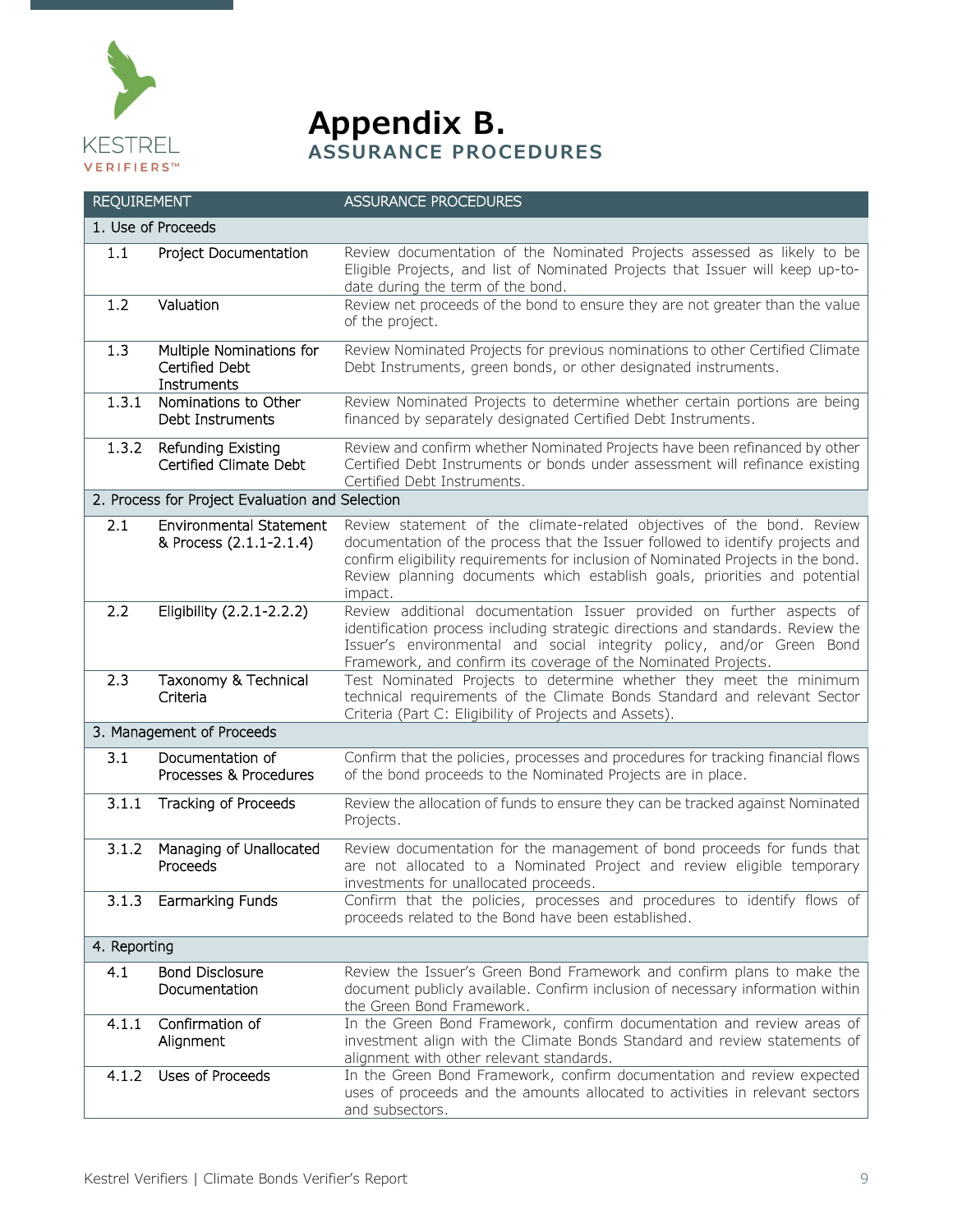| <b>REQUIREMENT</b> |                                                     | <b>ASSURANCE PROCEDURES</b>                                                                                                                                                                                                           |
|--------------------|-----------------------------------------------------|---------------------------------------------------------------------------------------------------------------------------------------------------------------------------------------------------------------------------------------|
| 4.1.3              | Decision-making Process                             | In the Green Bond Framework, confirm documentation of decision-making<br>processes and positioning in the context of the Issuer's overarching objectives.                                                                             |
| 4.1.4              | Sector Criteria<br>Assumptions and<br>Methodologies | In the Green Bond Framework, confirm documentation of assumptions and<br>methodologies to evaluate conformance with Sector Criteria.                                                                                                  |
| 4.1.5              | Temporary Investment<br>Instruments                 | In the Green Bond Framework, confirm documentation of allowable temporary<br>investment instruments.                                                                                                                                  |
| 4.1.6              | Reporting Approach                                  | In the Green Bond Framework, confirm disclosure of intended approach to<br>providing Update Reports and/or undertaking periodic Assurance Engagements<br>during term of bond to reaffirm conformance with the Climate Bonds Standard. |
| 4.1.7              | List of Nominated<br>Projects                       | In the Green Bond Framework, confirm disclosure of list of Nominated Projects<br>likely to be eligible.                                                                                                                               |
| 4.1.8              | Refinancing                                         | In the Green Bond Framework, confirm disclosure of proportion of proceeds for<br>refinancing, if applicable.                                                                                                                          |
| 4.2                | <b>Disclosure</b><br>Documentation                  | Confirm incorporation of key information in Disclosure Documentation.                                                                                                                                                                 |
| 4.2.1              | Sector Criteria Disclosure                          | Confirm "investment areas," or alignment with the Climate Bonds Taxonomy<br>and relevant Sector Criteria for Nominated Projects.                                                                                                      |
| 4.2.2              | Temporary Investments                               | Confirm disclosure of eligible temporary investments for unallocated proceeds.                                                                                                                                                        |
| 4.2.3              | Verifier                                            | Confirm disclosure of Verifier selected for Pre-Issuance and Post-Issuance<br>Engagements.                                                                                                                                            |
| 4.2.4              | Ongoing Reporting                                   | Confirm disclosure of intended ongoing reporting on the Nominated Projects<br>and allocation of proceeds.                                                                                                                             |
| 4.2.5              | <b>CBI Disclaimer</b>                               | Confirm incorporation of the CBI Disclaimer as provided in the Certification<br>Agreement.                                                                                                                                            |